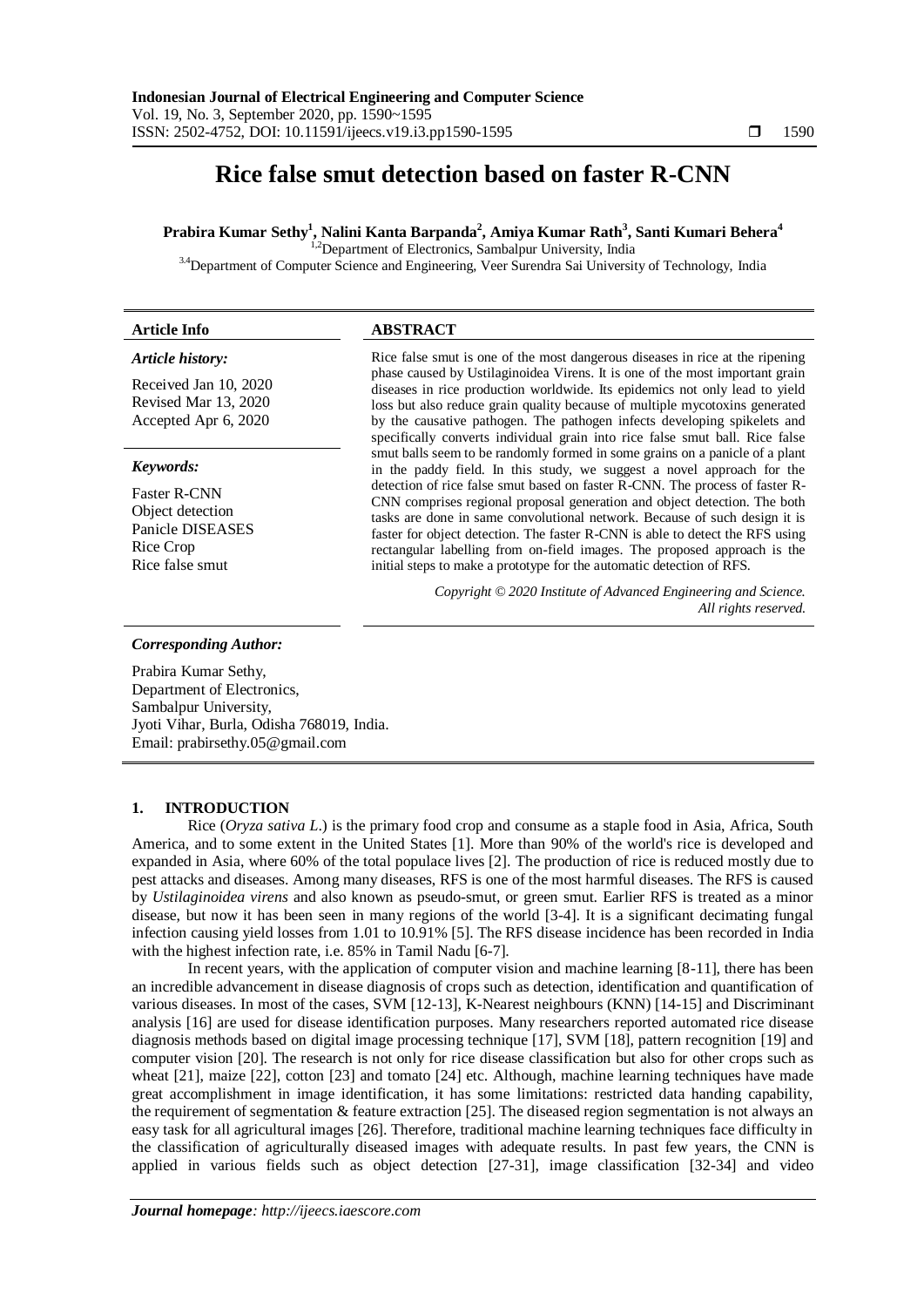classification [35]. In the last couple of years, many pieces of research have been conducted for the diagnosis of plant diseases based on CNN [35-39]. The objective of this study is to detect RFS based on faster R-CNN using on-field images of rice so that precaution can be taken.

## **2. RESEARCH METHOD**

The methodology for the detection of RFS is detailed in the following subsections.

#### **2.1. Collection of rice false smut images**

The rice false smut images are collected from rice field with 48 Megapixel smartphone camera in natural daylight. The images captured with special care to blur the background by adjusting its secondary camera meant for focusing. Here we have collected 50 numbers of images only and use rotation (90 degrees, 180 degrees and 270 degrees) to increase the number of datasets. All the images are resized to a standard dimension, i.e. 227×227×3.

#### **2.2. Image labelling**

The images are labelled with the fitting of the false smut affected region within the rectangular box. This labelling is done using image labeller app of Matlab 2019a. The defined rectangular regions of interest (ROI) labels are exported to the workspace of the main train algorithm in tabular form. The table contains the path of the images and its ROI label. The ROI label contains the four vertices of the rectangle, which encloses the false smut region.

#### **2.3. Train faster R-CNN**

The combination of feature extraction network and subsequent two sub-networks are called a regional proposal network (RPN). The RPN is used to train for the generation of proposals. The actual class of each proposal is predicted by the second sub-network. Here, the feature extraction is done by resnet50. Adjust the negative overlap range and positive overlap range to train the detector to ensure training samples are tightly overlapped with ground truth. The model of faster R-CNN is shown in Figure 1. The training parameters are detailed in Table 1.



Figure 1. Faster R-CNN model for detection of RFS

## **2.4. Detection of rice false smut**

After completion of detector training, the panicle images are fed for testing. The testing process is done using three different appearances of panicle image, i.e. immature healthy panicle, matured healthy panicle, and false smut affected panicle. The three different appearances of panicles are shown in Figure 2.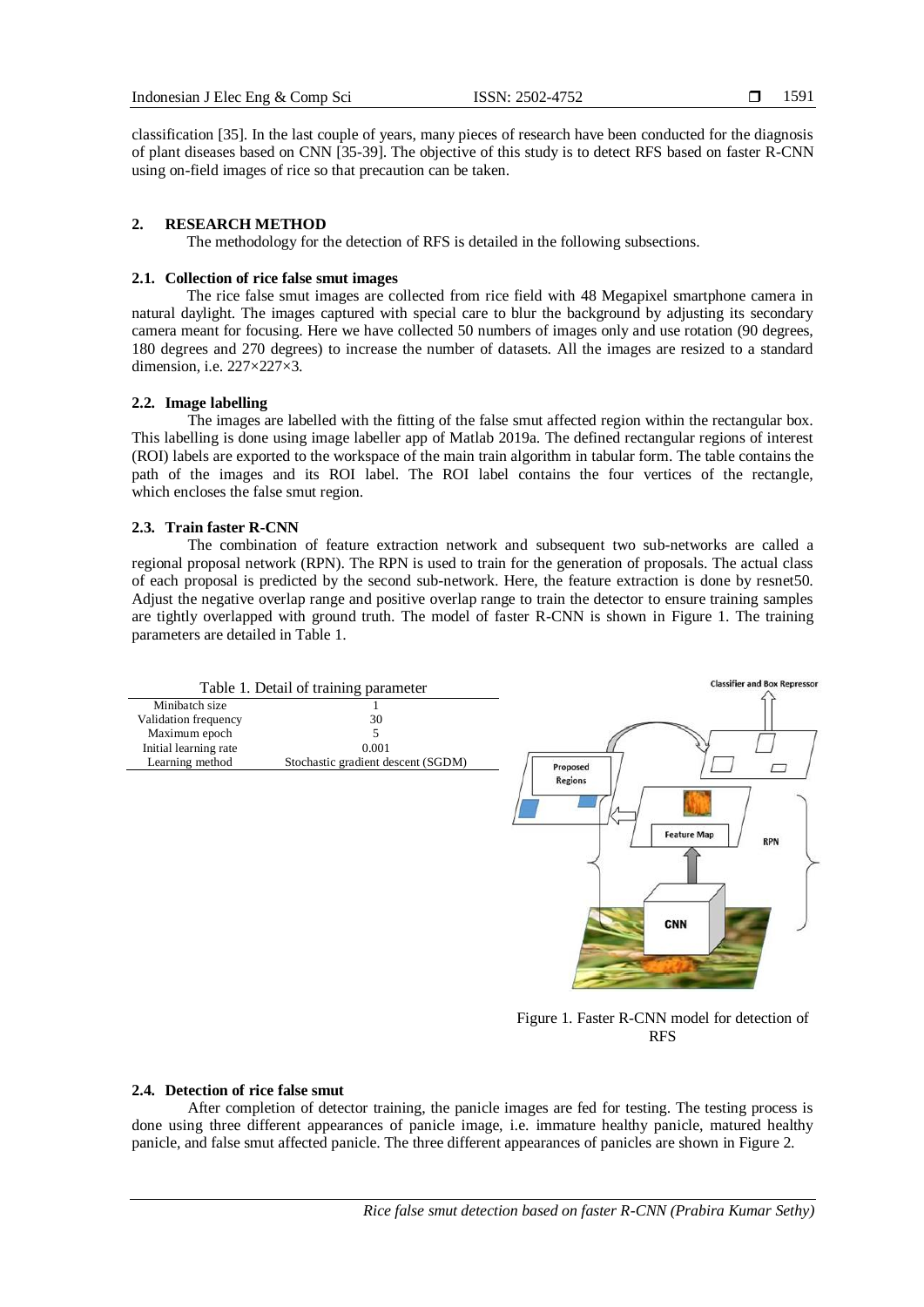

Figure 2. The different appearances of panicles (a) immature healthy panicle, (b) mature healthy panicle (c) false smut affected panicle

The detector of R-CNN returns the bounding box of the region affected by RFS with its score. If the summation of the score value is less or equal to zero, the panicle is healthy. If the summation of the score value is more than zero, the panicle is affected by false smut, and the affected region is enclosed by a rectangular bounding box.

## **3. RESULTS AND DISCUSSION**

In this study, we detected the RFS using faster R-CNN. The experimental studies were implemented using the MATLAB 2019a deep learning toolbox. All applications were run on a laptop, i.e. Acer Predator Helios 300 Core i5 8th Gen - (8 GB/1 TB HDD/128 GB SSD/Windows 10 Home/4 GB Graphics) and equipped with NVIDIA GeForce GTX 1050Ti. The proposed method is examined using three appearances of panicles.

The first CNN provides the feature maps to the RPN. To make the region proposals,  $3 \times 3$  filters slide over the feature map using a pre-trained network like resnet50. The output of resnet50 feeds to the fully connected layer to predict the boundary box and objectness score. The objectness ensures the presence of the object within the box and the regressor measures its score. Figure 3 shows the bounding box enclosing the false smut affected region with their scores. The RPN makes multiple guesses for a single location in the feature map, leading to multiple proposals for single objects, as in Figure 4(b). In contrast, the Faster R-CNN does not predict the random proposals, and makes a resemblance with the reference bounding box (called, Anchors) which makes way for successful detection. Again, for a single object, multiple numbers of Anchors are available with different shapes (one centred) which makes confusion to the detector to predict the proposals. The main reason for such a phenomenon may be, not to make bounding box proposals for each false smut affected region, like those shown in Figure 4 (a, c & d). The different situation of anchors and proposals is illustrating in Figure 5.



Figure 3. Successful detection of rice false smut with their score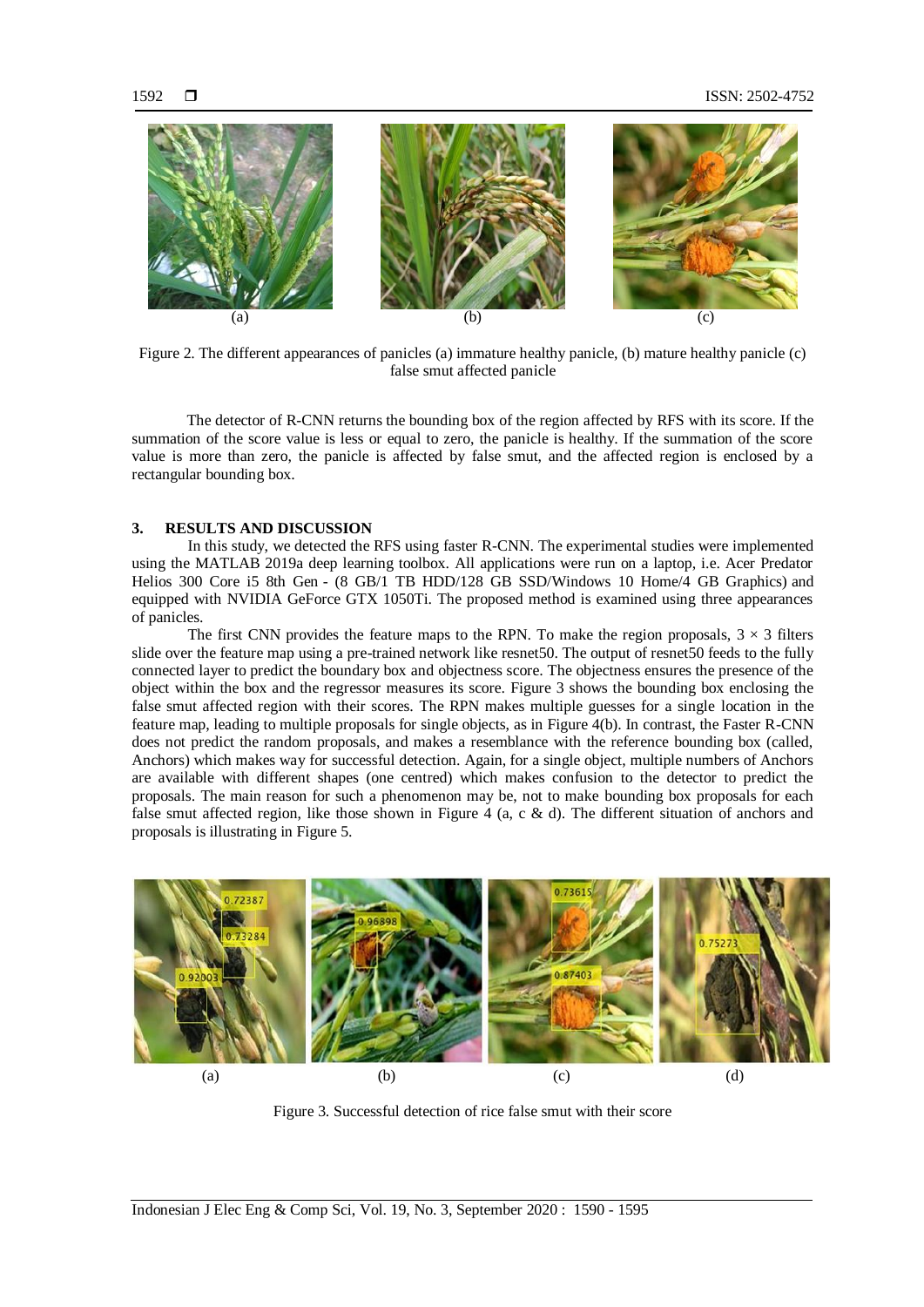

Figure 4. Ineffectual detection of rice false smut



Figure 5. Different situation of anchors and proposals

The three main reasons for ineffectual detection are: (1) for one object location, multiple numbers of proposals are made, as shown in Figure 5 (a). (2) The shape of the proposal does not resemble with the Anchor, as shown in Figure 5(b). (3) The multiple numbers of Anchors are available for one object location, shown in Figure 5 (c). In the case of RFS detection, the ineffectual detection occurs due to touching and/ or overlapping of the false smut affected regions. The similar shape of bounding box labelling is made for different object locations leading to confusion to the detector.

#### **4. CONCLUSION**

This study proposes a method to detect rice false smut using on-field images. The faster R-CNN successfully detects the RFS, but in some cases, it leads to ineffectual detection. Therefore, the method of RFS detection needs to further improvement, even if false smut regions appear in complicated visual situations. Even if its limitation, this method is helpful to make a prototype for detection of rice false smut. In addition, this one is the first method for detection of rice false smut using computer intelligence instead of phytological diagnosis in state-of-art.

#### **REFERENCES**

- [1] "Rice is Life" *Food and Agricultural Organization of the United Nations*. 2004. Retrieved, 2019.
- [2] Guyer D, Tuttle A, Rouse S, Volrath S, Johnson M, Potter S, Görlach J, Goff S, Crossland L, Ward E. "Activation of latent transgenes in Arabidopsis using a hybrid transcription factor," *Genetics*, vol. 149, no. 2, pp. 633-9, 1998.
- [3] Rush MC, Shahjahan AK, Jones JP, Groth DE. "Outbreak of false smut of rice in Louisiana," *Plant disease*, vol. 84, no. 1, pp. 100, 2000.
- [4] Singh AK, Pophaly DJ. "An unusual rice false smut epidemic reported in Raigarh District", Chhattisgarh, India*. Int. Rice Res. Notes,* vol. 35, pp. 1-3, 2010.
- [5] Atia MM. "Rice false smut (Ustilaginoideavirens) in Egypt," *Journal of Plant Diseases and Protection*, vol. 111, no. 1, pp. 71-82, 2004.
- [6] Ladhalakshmi D, Laha GS, Singh R, Karthikeyan A, Mangrauthia SK, Sundaram RM, Thukkaiyannan P, Viraktamath BC. "Isolation and characterization of Ustilaginoideavirens and survey of false smut disease of rice in India," *Phytoparasitica,* vol. 40, no. 2, pp 171-176. 2012.
- [7] Lu DH, Yang XQ, Mao JH, Ye HL, Wang P, Chen YP, He ZQ, Chen F. "Characterising the Pathogenicity Diversity of UstiiaginoideaVirens in Hybrid Rice in China," *Journal of Plant Pathology,* vol. 91, no. 2, pp. 443-151, 2009.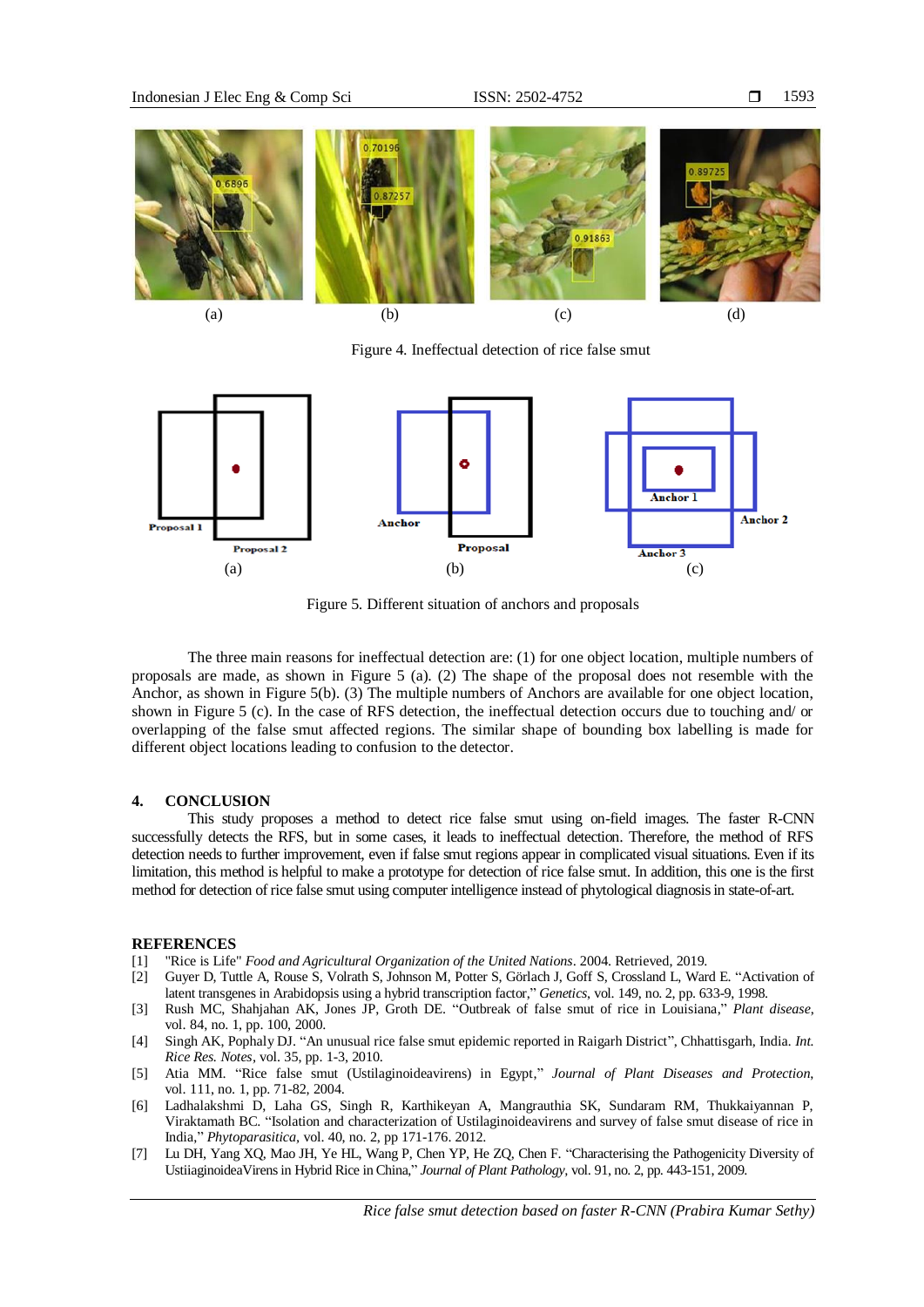- [8] Riri H. et al. "Extracted features based multi-class classification of orthodontic images," *International Journal of Electrical and Computer Engineering*, [vol.](https://search.proquest.com/indexingvolumeissuelinkhandler/1686344/International+Journal+of+Electrical+and+Computer+Engineering/02020Y08Y01$23Aug+2020$3b++Vol.+10+$284$29/10/4;jsessionid=8FB8B7335EAC0331CCF4D541E9BF2845.i-06b87155c6241e974) 10, no. 4, pp. 3558-3567, 2020.
- [9] Zulqarnain M. et al. "Text classification based on gated recurrent unit combines with support vector machine," *International Journal of Electrical and Computer Engineering,* vol. 10 no. 4, pp. 3734-3742, 2020. http://doi.org/10.11591/ijece.v10i4.pp3734-3742
- [10] Noor D. et al. "Detecting abnormal movement of driver's head based on spatial-temporal features of video using deep neural network DNN," *International Journal of Electrical and Computer Engineering*, vol. 19, no. 1, pp. 344~352, 2020.
- [11] Lee K.X. "Deep learning in non-coding variant," *International Journal of Electrical and Computer Engineering.* vol. 18, no. 3, pp. 1432-1438, 2020. http://doi.org/10.11591/ijeecs.v18.i3.
- [12] Semary NA, Tharwat A, Elhariri E, Hassanien AE. "Fruit-based tomato grading system using features fusion and support vector machine," *In Intelligent Systems*. Springer, Cham. pp. 401-410, 2014.
- [13] Tian Y, Li T, Zhang L, Wang X. "Diagnosis method of cucumber disease with hyperspectral imaging in greenhouse," *Transactions of the Chinese Society of Agricultural Engineering*, vol. 26, no. 5, pp. 202-26, 2010.
- [14] Prasad S, Peddoju SK, Ghosh D. "Multi-resolution mobile vision system for plant leaf disease diagnosis," Signal, Image and Video Processing, vol. 10, no. 2, pp. 379-388, 2016.
- [15] Zhang SW, Shang YJ, Wang L. "Plant disease recognition based on plant leaf image," *The journal of animal & plant sciences*, vol. 1, no. 25, pp, 42-45, 2015.
- [16] Wang X, Zhang S, Wang Z, Zhang Q. "Recognition of cucumber diseases based on leaf image and environmental information," *Transactions of the Chinese Society of Agricultural Engineering,* vol. 30, no. 14 pp, 148-153, 2014
- [17] Barbedo JG. "Digital image processing techniques for detecting, quantifying and classifying plant diseases," *Springer Plus*, vol. 2, no. 1, pp. 660, 2013.
- [18] Jian Z, Wei Z. "Support vector machine for recognition of cucumber leaf diseases," *In: IEEE 2nd international conference on advanced computer control*, vol. 5, pp. 264-266, 2010.
- [19] Phadikar S, Sil J. "Rice disease identification using pattern recognition techniques," *In: IEEE 11th International Conference on Computer and Information Technology*, pp. 420-423, Dec 2008.
- [20] Asfarian A, Herdiyeni Y, Rauf A, Mutaqin KH. "A computer vision for rice disease identification to support Integrated Pest Management," *Crop Protection*, vol. 61, pp. 103-104, 2014
- [21] Khairnar K, Dagade R. "Disease Detection and Diagnosis on Plant using Image Processing–A Review," *International Journal of Computer Applications,* vol. 108, no. 13, pp. 36-38, 2014.
- [22] Zhang LN, Yang B. "Research on recognition of maize disease based on mobile internet and support vector machine technique," *In Advanced Materials Research,* Trans Tech Publications, vol. 905, pp. 659-662, 2014.
- [23] Shicha Z, Hanping M, Bo H, Yancheng Z. *"Morphological feature extraction for cotton disease recognition by machine vision," Microcomputer information*, vol. 23, no. 4, pp. 290-292, 2007.
- [24] Chai Y, Wang X. "Recognition of greenhouse tomato disease based on image processing technology," *Pattern Recognition and Simulation*, vol. 9, pp. 83-89, 2013.
- [25] Chen L, Yuan Y. "Agricultural Disease Image Dataset for Disease Identification Based on Machine Learning," *In International Conference on Big Scientific Data Management. Springer, Cham,* pp. 263-274, 2018.
- [26] Lu Y, Yi S, Zeng N, Liu Y, Zhang Y. "Identification of rice diseases using deep convolutional neural networks," *Neurocomputing*, vol. 267, pp. 378-84, 2017.
- [27] Ren S, He K, Girshick R, Sun J. "Faster r-cnn: Towards real-time object detection with region proposal networks," *In Advances in neural information processing systems,* pp. 91-99, 2015.
- [28] Girshick R, Donahue J, Darrell T, Malik J. "Rich feature hierarchies for accurate object detection and semantic segmentation," *In Proceedings of the IEEE conference on computer vision and pattern recognition*, pp. 580-587. 2014.
- [29] "Girshick R. Fast r-cnn," *Proceedings of the 2015 IEEE International Conference on Computer Vision. Santiago, Chile*, pp. 1440-1448, 2015.
- [30] Zitnick CL, "Dollár P. Edge boxes: Locating object proposals from edges," *In European conference on computer visio,* pp. 391-405, Sep 2014.
- [31] Uijlings JR, Van De Sande KE, Gevers T, Smeulders AW. "Selective search for object recognition," *International journal of computer vision,* vol. 104, no. 2, pp. 154-171, 2013.
- [32] Deng J, Dong W, Socher R, Li LJ, Li K, Fei-Fei L. "Imagenet: A large-scale hierarchical image database," *In: 2009 IEEE conference on computer vision and pattern recognition,* pp. 248-255, 2009.
- [33] Krizhevsky A, Sutskever I, Hinton GE. "Imagenet classification with deep convolutional neural networks," *In Advances in neural information processing systems*, pp. 1097-1105, 2012.
- [34] Simonyan K, Zisserman A. "'Very deep convolutional networks for large-scale image recognition," *arXiv preprint arXiv,* 1409. pp. 1556, 2014.
- [35] Donahue J, Jia Y, Vinyals O, Hoffman J, Zhang N, Tzeng E, Darrell T. "Decaf: A deep convolutional activation feature for generic visual recognition," *In International conference on machine learning,* pp. 647-655. 2014.
- [36] Karpathy A, Toderici G, Shetty S, Leung T, Sukthankar R, Fei-Fei L. "Large-scale video classification with convolutional neural networks," *In Proceedings of the IEEE conference on Computer Vision and Pattern Recognition*, pp. 1725-1732. 2014.
- [37] Kawasaki Y, Uga H, Kagiwada S, Iyatomi H. "Basic study of automated diagnosis of viral plant diseases using convolutional neural networks," *In International Symposium on Visual Computing,* pp. 638-645. 2015.
- [38] Zhang XJ, Lu YF, Zhang SH. "Multi-task learning for food identification and analysis with deep convolutional neural networks," *Journal of Computer Science and Technology*, vol. 31, no. 3, pp. 489-500, 2016.
- [39] Zhao W S, Peng Y L, "Rice Diseases and Insect Pests Atlas," *China Agriculture Press, Beijing, China*, 2012.